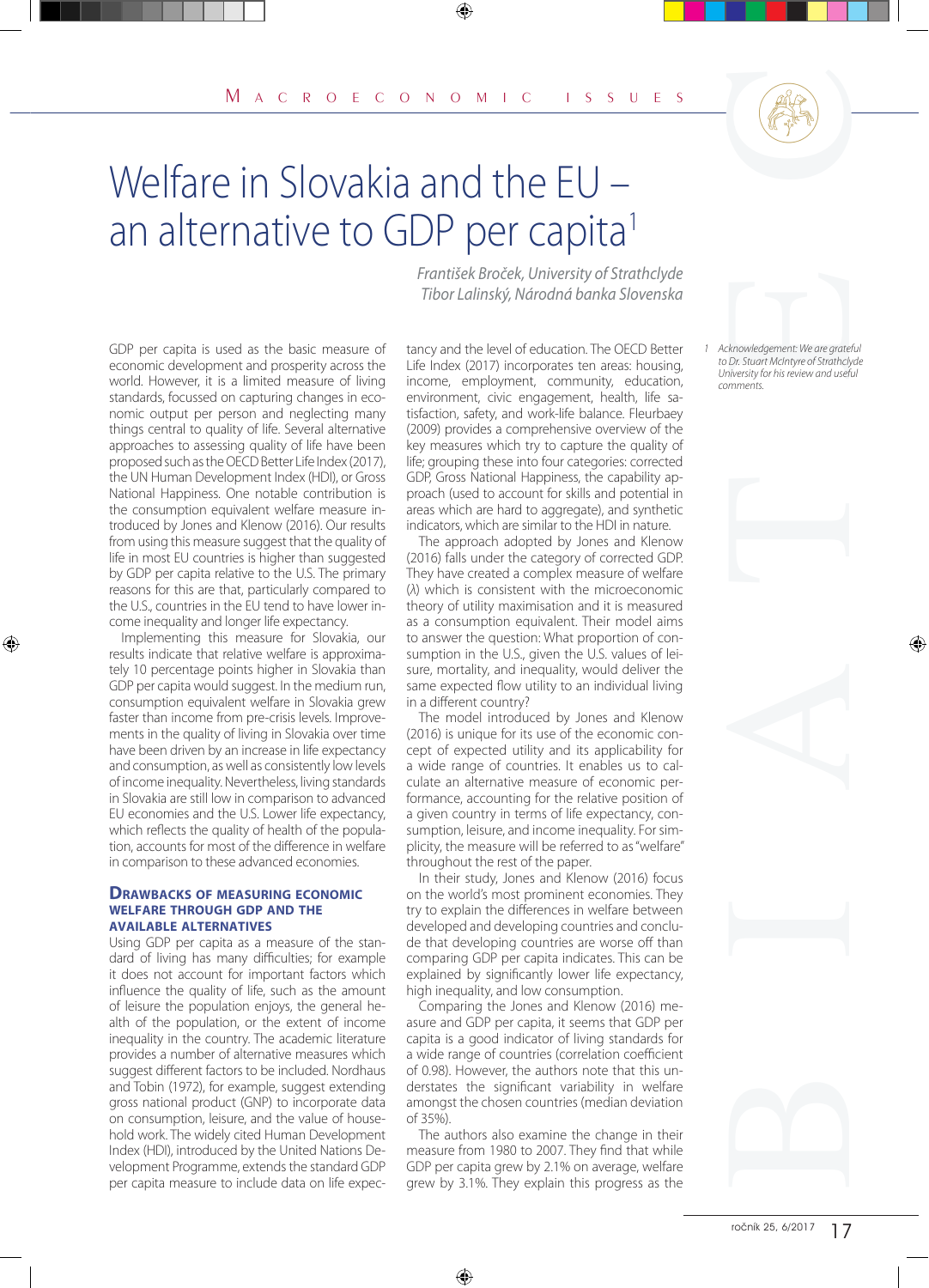

#### Box 1

## Welfare according to Jones and Klenow (2016)

Jones and Klenow's (2016) model is based on the following equation:

$$
U_i(\lambda) = E_i \sum_{a=1}^{100} \beta^a u(\lambda C_a, l_a) S_i(a)
$$

Where C denotes an individual's annual consumption, I denotes leisure plus time spent in home production, S (a) is the probability an individual survives to age a, and U ( $\lambda$ ) is the expected lifetime utility in country *i* gained from multiplying consumption by a factor of  $\lambda$  at each age.

$$
U_{US}(\lambda_i) = U_i
$$

Behind the Rawlsian veil of ignorance, the welfare measure indicates by what factor  $(\lambda)$  we need to adjust an individual's consumption to make him indifferent between living his life in the U.S. and in some other country i.

$$
u(C,l) = \bar{u} + logC + v(l)
$$

The main assumptions of the model are: consumption in each country is lognormally distributed across people at a point in time, independent of age and mortality, with an arithmetic mean c. and a variance of logarithmic consumption of  $\sigma_{1}^{2}$ . Then  $E$  [logC] = logc –  $\sigma^{2}/2$ . The model also assumes that leisure is constant across ages and known with certainty. Under these assumptions, expected lifetime utility is given by:

$$
U_i = \left[ \sum_a \beta^a S_i(a) \right] \cdot \left( \bar{u} + \log c_i + v(l_i) - \frac{1}{2} \cdot \sigma^2 \right) + g \cdot \sum_a \beta^a S_i(a) a
$$

Assuming  $\beta = 1$  and  $g = 0$  the survival rate equals life expectancy at birth ( $e \equiv \sum_a \beta^a S_i(a)$ ) and the equation becomes:

$$
U_i = e_i \left( \bar{u} + log c_i + v(l_i) - \frac{1}{2} \cdot \sigma^2 \right)
$$

Lifetime utility from consumption is given by the product of life expectancy and expected flow utility from each year of life. In this case, the consumption equivalent welfare in equation (2) becomes:

$$
\log \lambda_i = \frac{e_i - e_{us}}{e_{us}} \left( \bar{u} + \log c_i + v(l_i) - \frac{1}{2} \cdot \sigma^2 \right)
$$
 Life expectancy  
+  $\log c_i - \log c_{us}$  Consumption (6)  
+  $v(l_i) - v(l_{us})$  leisure  
+  $\frac{1}{2} (\sigma_i^2 - \sigma_{us}^2)$  Inequality

This expression provides for an additive decomposition of the forces which determine welfare in country i relative to the U.S. The first term captures the effect of differences in life expectancy (the percentage difference in life expectancy weighted by how much a year of life is worth - the flow utility in country i). The remaining terms denote the effect of differences in consumption, leisure, and inequality.

To calculate the growth rate of  $\lambda$  the following equation was applied:

$$
g_i = -\frac{1}{T} log \lambda_{i.} \tag{7}
$$

The growth rate can be decomposed into terms reflecting changes in life expectancy, consumption, leisure, and inequality, as in equation (6).

For calibrating the utility function used in the analysis in this paper, the parameters used by Jones and Klenow (2016) were applied.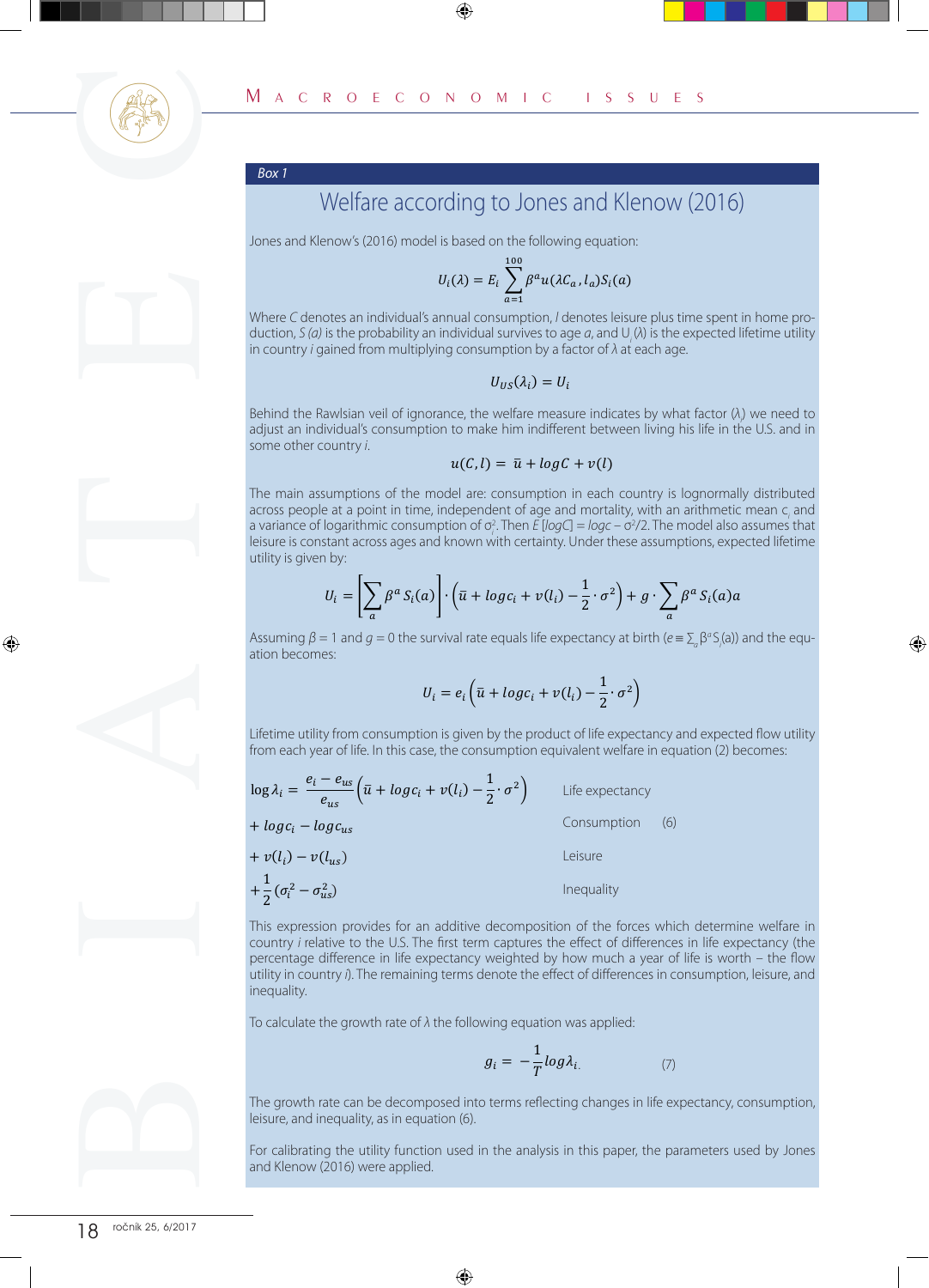result of increases in life expectancy across the whole world (apart from sub-Saharan Africa). They also find that Western European economies have welfare at 85% of U.S. levels, whilst on average GDP per capita only reaches 67% of the U.S. level. Higher life expectancy, more leisure, and lower income inequality are found to be key drivers of these differences.

In this study we have updated the values of welfare based on new data and focused on developments during and after the Great Recession. We examine developments in EU countries including Slovakia in greater detail, and compare the relative position of each EU country to the U.S. for comparability with the original study. Our results are based on the methodology explained in Box 1.2

driven by higher life expectancy, more leisure time and lower income inequality relative to the U.S. New EU member states and the V43 countries exhibited comparable levels of consumption equivalent welfare and GDP. The only exceptions were Estonia, Lithuania, Romania, and Bulgaria where short life expectancy pulled the indicator down.

Slovakia reported GDP per capita at 43.6% of the US level, however according to the Jones and Klenow (2016) measure the quality of life was higher than GDP indicates mainly due to low income inequality. As displayed in Table 1, low inequality increased Slovak welfare by 20.3%. On the other hand, lower life expectancy (74.2 years) reduced welfare by 18% and an average of 716 hours worked per annum ensured more leisure time for Slovak people.4 A slightly positive effect could also be observed by the marginally higher consumption share of GDP vis-à-vis the U.S.

- *Control Methow (2016)*<br> *Lones and Menow (2016)* use an *a dogotivity not are determination*<br> *mequality in exact for consumption*<br> *mequality in exact for consumption*<br> *a given counties they endy esting this proper coun 2 Jones and Klenow (2016) use an algorithm to select the most appropriate measure for consumption inequality in each country. When such a measure of consumption inequality is not available for a given country, they replace it with a measure of income inequality. This affects the results for the EU countries they analyse, since a measure of consumption inequality is used for the U.S. and a methodologically different measure of income inequality is used for EU countries. Here we reduce the range of countries to EU member states and the U.S., and therefore we can use consistent data for income inequality for all countries.* 
	- *3 V4 countries constitute Slovakia, Czech Republic, Poland, and Hungary.*
	- *4 For calculating λi the number of hours worked per person was used, rather than hours worked per person in employment.*

### **Welfare across the eu**

In 2007 the quality of life in EU countries was higher than GDP initially indicates. This was

|                                                                            | Welfare $(\lambda)$ | GDP per<br>capita |           | Decomposition      |          |          |            |  |
|----------------------------------------------------------------------------|---------------------|-------------------|-----------|--------------------|----------|----------|------------|--|
| Country                                                                    |                     |                   | Log ratio | Life<br>expectancy | C/Y      | Leisure  | Inequality |  |
| Luxemburg                                                                  | 143.3               | 168.6             | $-0.163$  | 0.081              | $-0.294$ | $-0.090$ | 0.140      |  |
| <b>USA</b>                                                                 | 100                 | 100               | 0.000     | 0.000              | 0.000    | 0.000    | 0.000      |  |
| U.K.                                                                       | 98.3                | 77.2              | 0.242     | 0.078              | 0.055    | 0.025    | 0.084      |  |
| Cyprus                                                                     | 97.5                | 65.5              | 0.398     | 0.047              | 0.166    | 0.042    | 0.142      |  |
| Sweden                                                                     | 95.2                | 81.6              | 0.155     | 0.151              | $-0.206$ | 0.026    | 0.184      |  |
| Netherlands                                                                | 93.4                | 87.6              | 0.064     | 0.110              | $-0.231$ | 0.035    | 0.150      |  |
| France                                                                     | 91.7                | 70.1              | 0.269     | 0.161              | $-0.090$ | 0.073    | 0.125      |  |
| <b>Belgium</b>                                                             | 90.1                | 74.6              | 0.188     | 0.093              | $-0.129$ | 0.066    | 0.158      |  |
| Austria                                                                    | 90.1                | 80.2              | 0.117     | 0.114              | $-0.152$ | 0.007    | 0.148      |  |
| <b>Italy</b>                                                               | 85.1                | 69.1              | 0.209     | 0.173              | $-0.117$ | 0.034    | 0.118      |  |
| Germany                                                                    | 82.4                | 76.2              | 0.078     | 0.079              | $-0.184$ | 0.056    | 0.128      |  |
| <b>Denmark</b>                                                             | 80.9                | 78.6              | 0.030     | 0.011              | $-0.201$ | 0.036    | 0.184      |  |
| Spain                                                                      | 80.4                | 67.9              | 0.169     | 0.144              | $-0.109$ | 0.024    | 0.110      |  |
| <b>Finland</b>                                                             | 79.1                | 76.2              | 0.037     | 0.065              | $-0.220$ | 0.021    | 0.171      |  |
| Greece                                                                     | 75.3                | 59.6              | 0.234     | 0.073              | 0.088    | $-0.028$ | 0.101      |  |
| Ireland                                                                    | 72.6                | 96.8              | $-0.288$  | 0.082              | $-0.489$ | $-0.012$ | 0.133      |  |
| Slovenia                                                                   | 69                  | 56.7              | 0.197     | 0.028              | $-0.077$ | 0.040    | 0.206      |  |
| <b>Malta</b>                                                               | 60.9                | 51                | 0.177     | 0.085              | 0.082    | 0.010    | 0.000      |  |
| Portugal                                                                   | 57.5                | 51.2              | 0.116     | 0.016              | 0.039    | $-0.012$ | 0.074      |  |
| <b>Czech Republic</b>                                                      | 54.2                | 54.2              | $-0.001$  | $-0.060$           | $-0.131$ | $-0.002$ | 0.192      |  |
| Slovakia                                                                   | 48.3                | 43.6              | 0.103     | $-0.180$           | 0.029    | 0.051    | 0.203      |  |
| Croatia                                                                    | 40.7                | 39.1              | 0.041     | $-0.101$           | $-0.033$ | 0.062    | 0.112      |  |
| <b>Hungary</b>                                                             | 39.4                | 39.4              | $-0.001$  | $-0.220$           | 0.029    | 0.015    | 0.174      |  |
| Lithuania                                                                  | 36.4                | 38.1              | $-0.046$  | $-0.324$           | 0.143    | 0.034    | 0.101      |  |
| Estonia                                                                    | 36.3                | 43.8              | $-0.188$  | $-0.230$           | $-0.049$ | $-0.041$ | 0.132      |  |
| Poland                                                                     | 36.1                | 34                | 0.061     | $-0.118$           | 0.046    | 0.019    | 0.115      |  |
| Latvia                                                                     | 34.3                | 38.1              | $-0.105$  | $-0.313$           | 0.130    | $-0.005$ | 0.083      |  |
| <b>Bulgaria</b>                                                            | 27                  | 25.8              | 0.045     | $-0.216$           | 0.079    | 0.010    | 0.172      |  |
| Romania<br>Cource: World Raph, Repp. World Tables 0.0, author calculations | 26.2                | 26.1              | 0.003     | $-0.218$           | 0.044    | 0.026    | 0.152      |  |

#### *Table 1 Welfare and income levels and a decomposition of the effect of individual variables (2007)*

*Source: World Bank. Penn World Tables 9.0, author calculations.*

*Note: The table shows consumption equivalent welfare, income, and a decomposition of individual variables based on equation (6).*

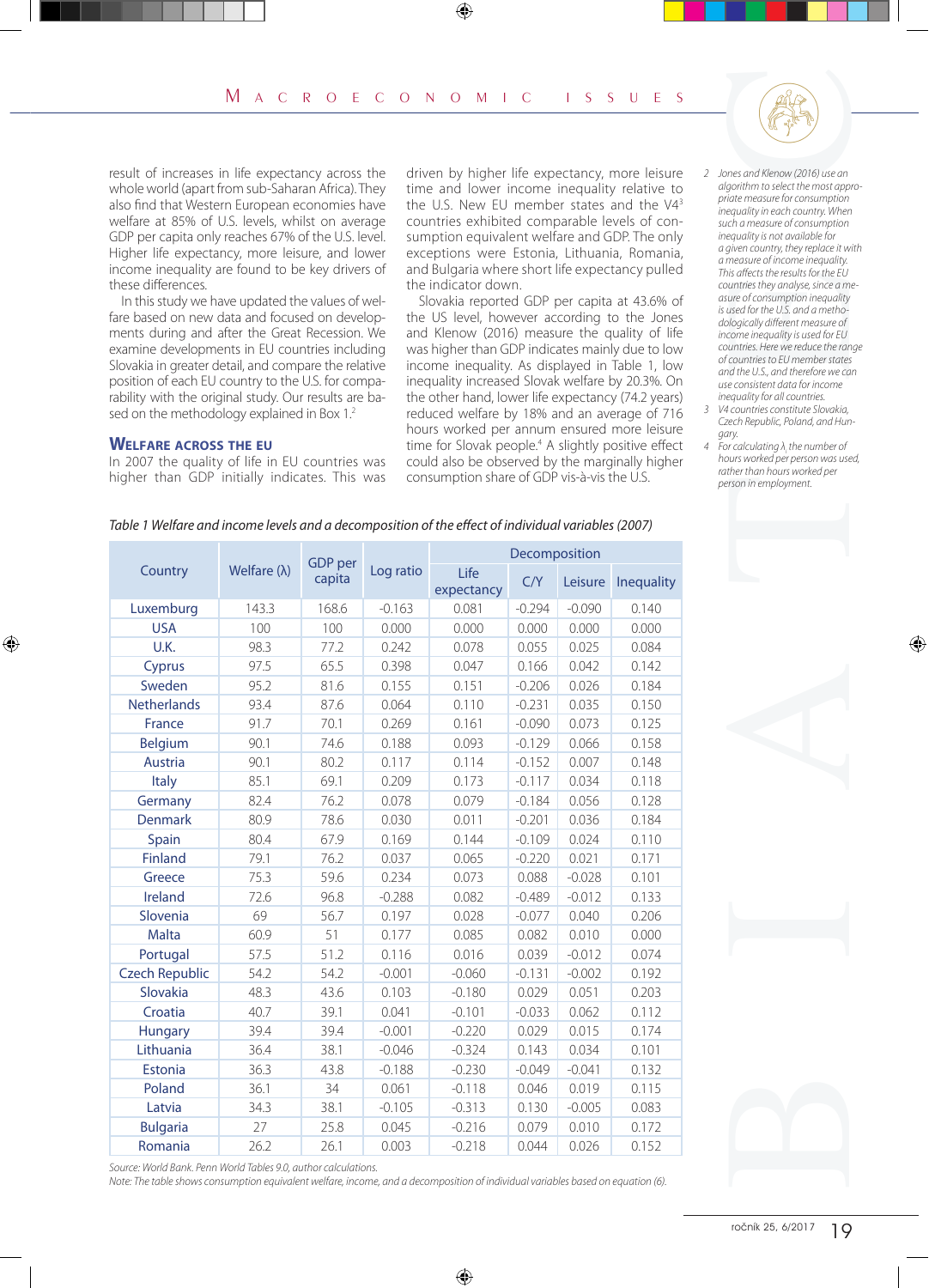*Figure 1 Income and welfare in the EU (2007)*



*Source: World Bank, Penn World Tables 9.0, author calculations.*



*Figure 2 Average welfare and income growth in the EU (2007-2014)*

*Source: World Bank, Penn World Tables 9.0, author calculations.* 



*Figure 3 Decomposition of the difference between welfare and income growth in the EU (2007-2014)*

Figure 2 displays the growth rate in welfare and income levels between 2007 and 2014. The rate of growth in the EU measured by standard means is undervalued by 2.5% on average. The Slovak economy grew by 3.4% on average according to GDP per capita. The alternative measure revises the growth rate upwards to 6.2%. The difference between income growth and welfare growth was 2.8%. A weak post-crisis recovery is evident in the data for Greece. However, despite a 2.4% contraction in income, welfare grew by 0.6%. Cyprus was the only EU country to experience a contraction in both welfare and income. Growth in Cyprus was mainly hindered by the increase in inequality resulting from the Great Recession (2007-2008) and the Cypriot financial crisis (2012-2013).

Our decomposition of the growth rate to isolate the effect of the individual variables indicates that convergence in EU countries was driven mainly by higher life expectancy relative to the U.S. Figure 3 shows that increases in life expectancy throughout the period contributed 2% to higher welfare growth. The increase in the consumption share of GDP contributed circa 0.8%. Concurrently, the amount of leisure time enjoyed by the Slovak people changed only marginally. A slight increase in relative income inequality in Slovakia could be observed between 2008 and 2014, which contracted the growth rate in welfare by approximately 0.2%.

In 2014 Luxemburg achieved the highest level of welfare in the EU. Welfare in Luxemburg was propelled by the highest life expectancy amongst member states and low income inequality relative to the U.S. Life in Luxemburg has a higher quality despite low individual consumption and the highest amount of hours worked across the EU (see data in Table 2).5

The most significant shift in welfare between 2007 and 2014 was in Finland. Welfare increased from 79% of the U.S. level in 2007 to 107% in 2014. This was driven mainly by an increase in life expectancy to 81.2 years. In the same period, the quality of life in Slovakia grew from 49% to 64% of the U.S. level. The quality of life in Slovakia and the Czech Republic converged, however, the Czechs still retain the highest level from the V4 countries and the fourth highest amongst new member states (after Malta, Cyprus, and Slovenia.)

Even though all EU countries, except for Luxemburg, trail behind the U.S. in terms of levels of income, ten EU countries (Luxemburg, Belgium, Sweden, Austria, France, Finland, Germany, Netherlands, UK, and Denmark) overtook the U.S. in 2014 in terms of welfare. The convergence of welfare amongst Western and Northern member states was driven mainly by improvements in life expectancy and reductions in income inequality relative to the U.S. The inhabitants of these countries (except for Luxemburg and Austria) have lower individual consumption than the U.S., but at the same time more leisure time.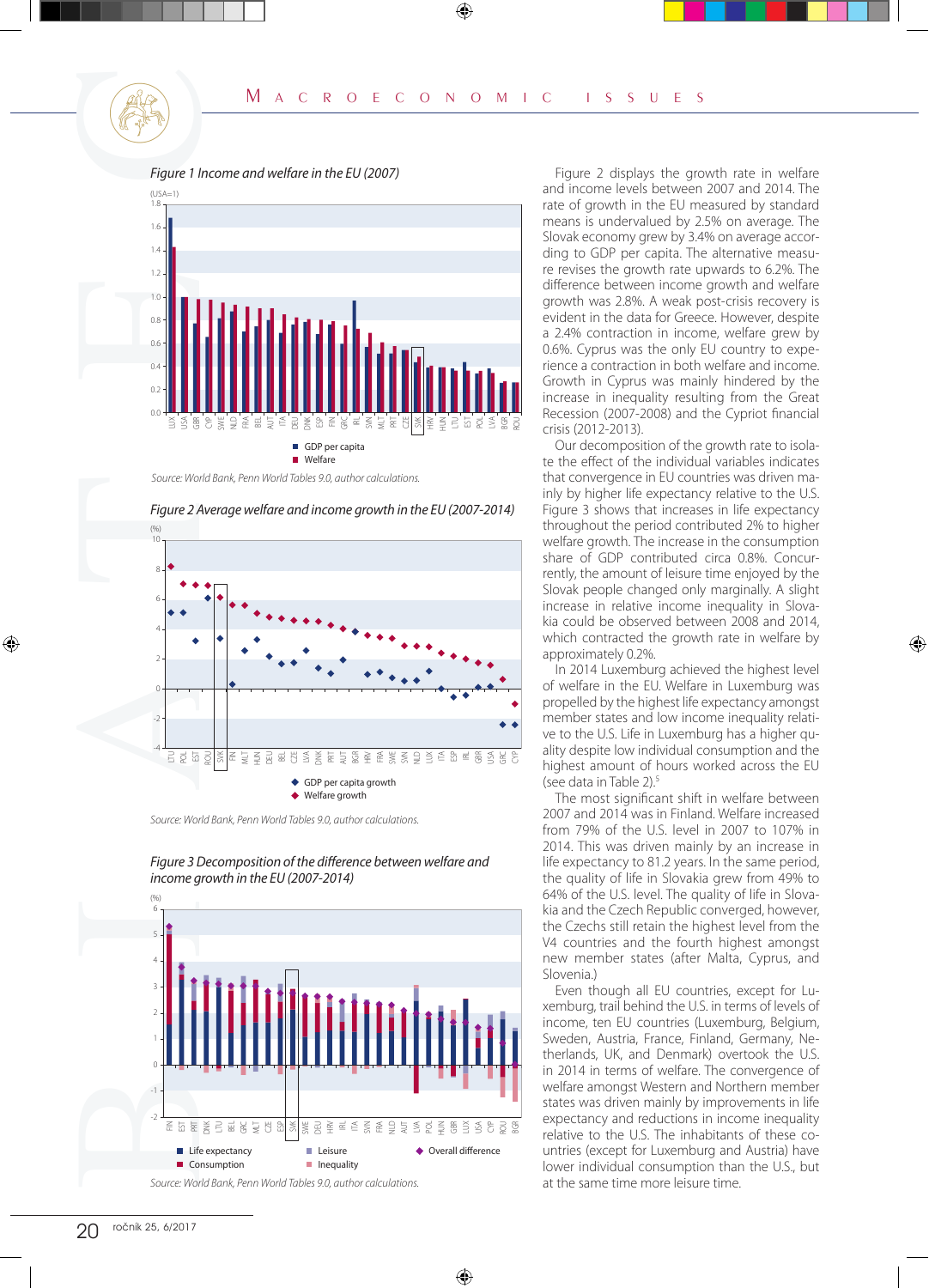#### **Welfare decomposition and long term developments**

Figure 5 shows the additive decomposition of the effect of individual variables on the ratio of the welfare measure and income.<sup>6</sup> In comparison to the U.S. and Central and Eastern Europe, Western EU member states have a higher quality of healthcare reflected in their life expectancy. Concurrently, the low consumption share of GDP reduces their welfare.

In 2014 Slovakia achieved 54.7% of U.S. income and 64.3% of U.S. welfare levels. On a comparative basis, stronger consumption relative to GDP per capita contributed 5.8%, a higher amount of leisure contributed 3.4%, and lower income inequality 18%. Lower life expectancy (74.8 years) reduced Slovak welfare by 11%. Slovakia is among the countries in the EU with the lowest average life expectancy. Only Lithuania, Hungary, Latvia, Romania, and Bulgaria have a lower life expectancy.

Long-term developments indicate a gradual divergence between the quality of life and GDP per capita in Slovakia. At the time of the establishment of an independent Slovak Republic per capita income was only at 34% of the U.S. level. Welfare was approximately one percentage point higher. In 1992 the difference between the quality of life in Slovakia and the U.S. was also marked by large differences in life expectancy. The gap in life expectancy has narrowed over time and growth in personal consumption could be observed. As shown in Figure 7, the key area for improvement in the quality of life is in the short life expectancy in Slovakia, which reflects the poor quality of health and social care. For consumption and leisure, the potential for further growth is perhaps limited.

At the same time, it is important to follow developments in underlying variables of welfare in the U.S., as it forms the benchmark for the whole measure. The IMF (2017) reported that despite the current high level of GDP per capita, economic growth in the U.S. has been too low and unequal. This has been driven by weak productivity growth, an increase in skills premia<sup>7</sup> and an ageing population. Nevertheless, the income Gini coefficient in the U.S. decreased from 41.75 in 2007 to 41.06 in 2014. This resulted from a sharp decrease in capital gains for the top 1 percent of high earners during the crisis (Rose, 2015). Moreover, automatic stabilizers and social reforms, which increased transfers (unemployment benefits and food stamps) for those on low-incomes also played an important role in reducing inequality slightly. However, on a relative basis income inequality in the U.S. is still very high in comparison to the EU average.

#### **Welfare versus income across the eu**

The correlation coefficient of income (GDP per capita) and welfare was 0.88 in 2014. Our results confirm the findings of Jones and Klenow (2016) that income is a good proxy for welfare across most countries<sup>8</sup> due to the high correlation of consumption and income levels.

The rates of growth of both indicators also exhibited a high correlation of 0.89 in the period from 2007 to 2014. The only exception which diverges from this relationship is Finland, which experienced a slow revival of post-crisis economic growth (only 0.3% per annum). This can be explained by the weakening of the business environment (especially IT and forestry), a closed economy (a low rate of fixed and direct foreign investment), weak productivity growth and the accumulation of public debt (Mäki-Fränti and Vilmi, 2016). Welfare growth in the country was propelled by a strong consumption share of GDP and the increase in life expectancy.

The data in Figure 10 indicates that between 2007 and 2014 beta convergence<sup>9</sup> in welfare prevailed across the EU. Countries with a lower initial level of welfare achieved higher average welfare growth. As displayed in Figure 2, on average, growth rates of welfare exceeded growth rates of

#### *Figure 4 Income and welfare in the EU (2014)*



*5 As in the case of Luxemburg, the difference between welfare and income in Ireland is given by the specific structure of its GDP, which is* 

- *the sum of four variables: the effect of life expectancy, consumption share of GDP, leisure, and income inequality, which together determine λi . 7 In most countries, the skill premium*
- *is measured as the difference in average income between those with a university education and those with a high school education.*



*Source: World Bank, Penn World Tables 9.0, author calculations.*



Leisure **Inequality** 

■ 옮 匡 CZE SVK LTU POL EST  $\leq$ HRV LVA ROU BGR

#### *Figure 5 Decomposition of the difference between welfare and income (2014)*

*Source: World Bank, Penn World Tables 9.0, author calculations.* Consumption

■ Life expectancy

品皇尊美昏臨皇をゑ

-0.6

S ¤ ※ 5 £ £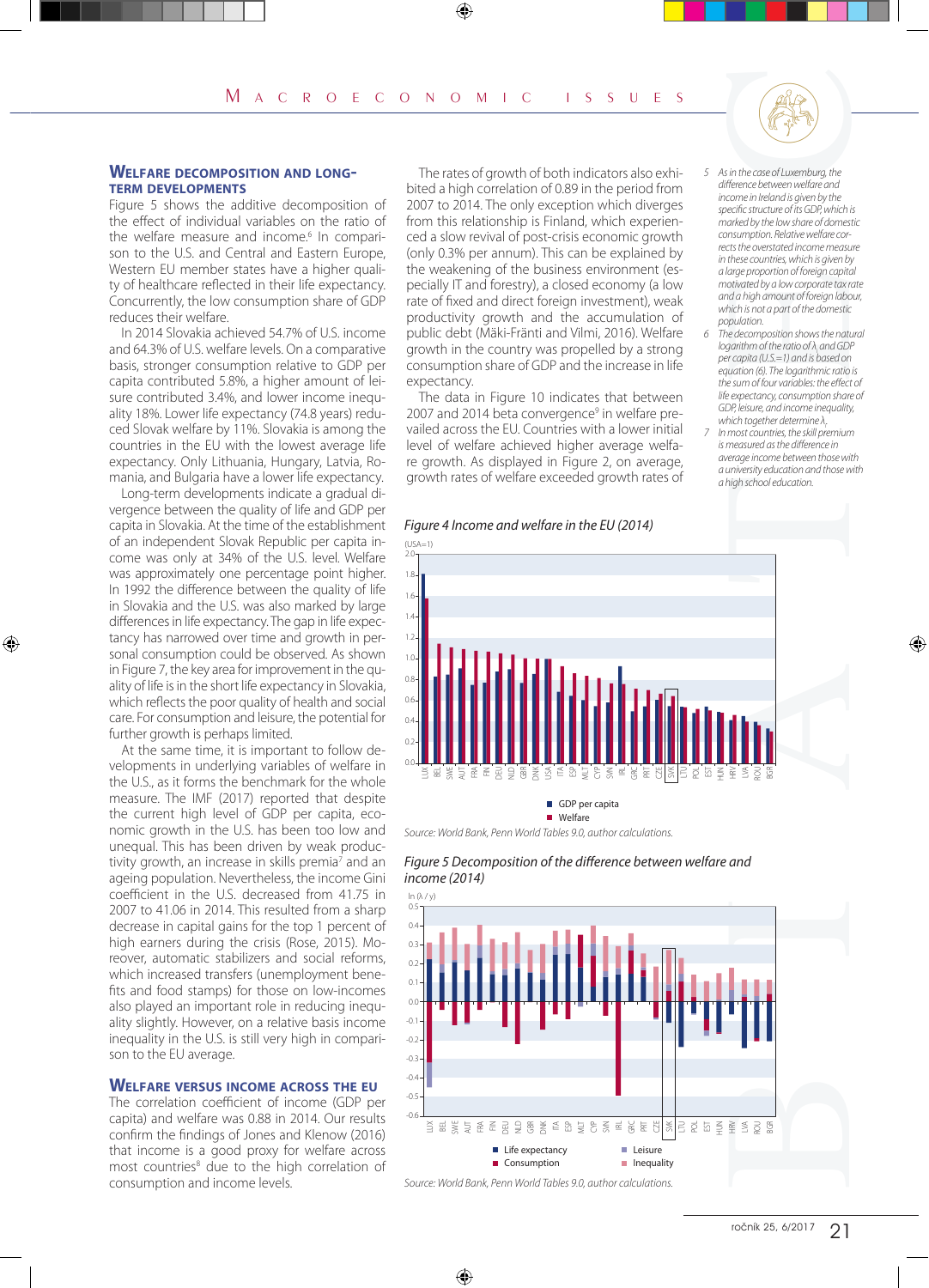- *8 The coefficient of determination indicates that 77% of the variability in welfare can be explained by a simple regression model for EU member states.*
- *9 Beta convergence occurs where poor economies exhibit higher rates of growth than rich economies.*



0.2

 $^{\circ}$ 



*Figure 6 Long term development in welfare and* 





*Figure 7 Position of SK in input indicators of welfare (order of EU countries and the U.S., 2014)*



*Figure 8 Correlation of welfare and income in the Figure 9 Correlation of welfare and income* 



*growth in the EU (2007-2014)*



*Source: World Bank, Penn World Tables 9.0, author calculations.*

income. However, the convergence rates for the respective measures were similar. The income convergence rate has only marginally exceeded the rate of convergence in welfare.

### **Conclusion**

It has been widely recognised that GDP per capita is not necessarily a useful measure of quality of life and the prosperity of a country. This paper has explored one potential alternative approach to comparing quality of life for a group of European countries using the approach outlined in Jones and Klenow (2016).

Doing this, we showed that between 2007 and 2014 – for most EU countries – improvements in this alternative measure of economic wellbeing were greater than suggested using a GDP per capita measure. The key factors driving this improvement were increases in life expectancy and reductions in income inequality.





*Source: World Bank, Penn World Tables 9.0, author calculations.*